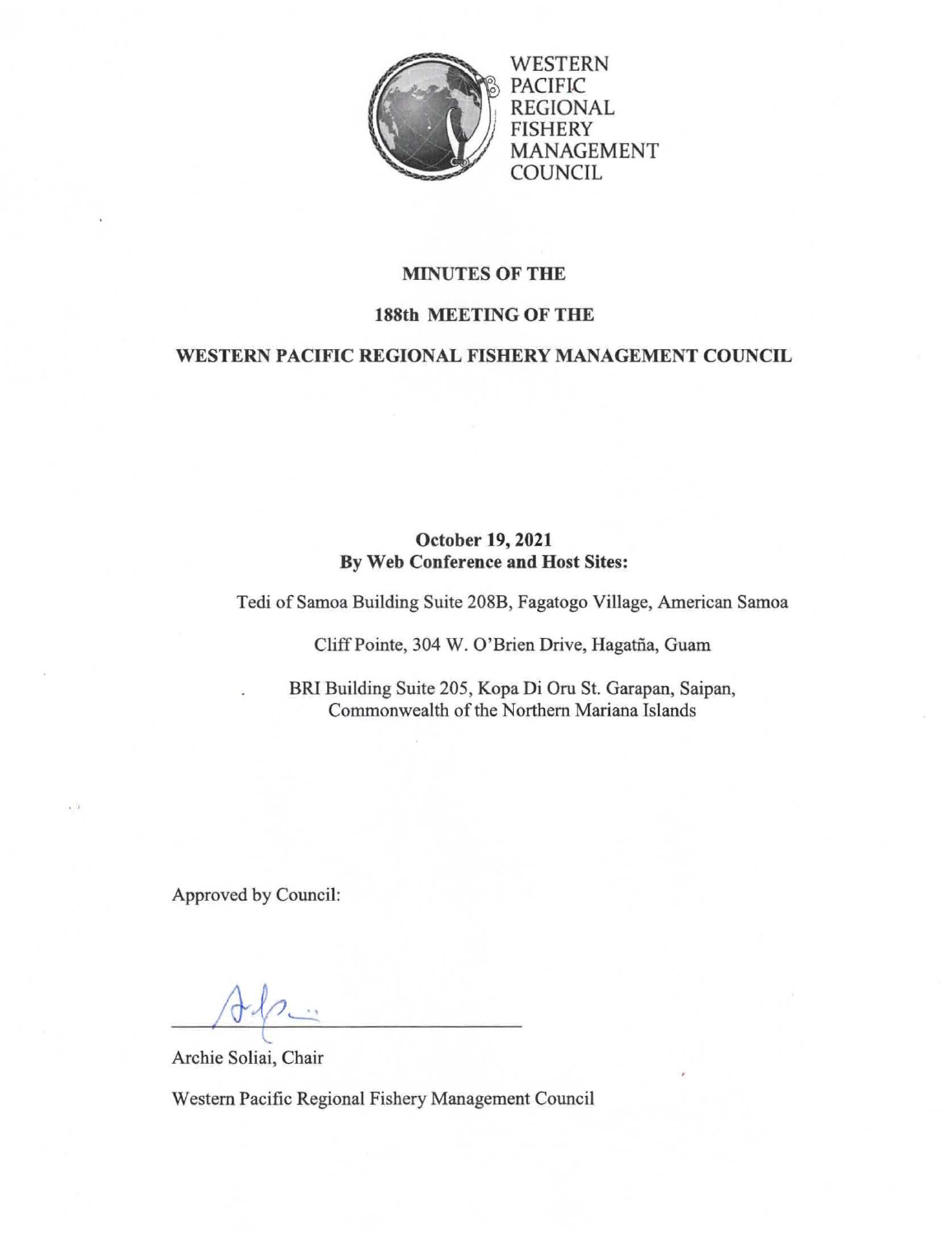## **Table of Contents**

| П.   |  |
|------|--|
| III. |  |
| IV.  |  |
| V.   |  |
| VI.  |  |
| VII. |  |
|      |  |
|      |  |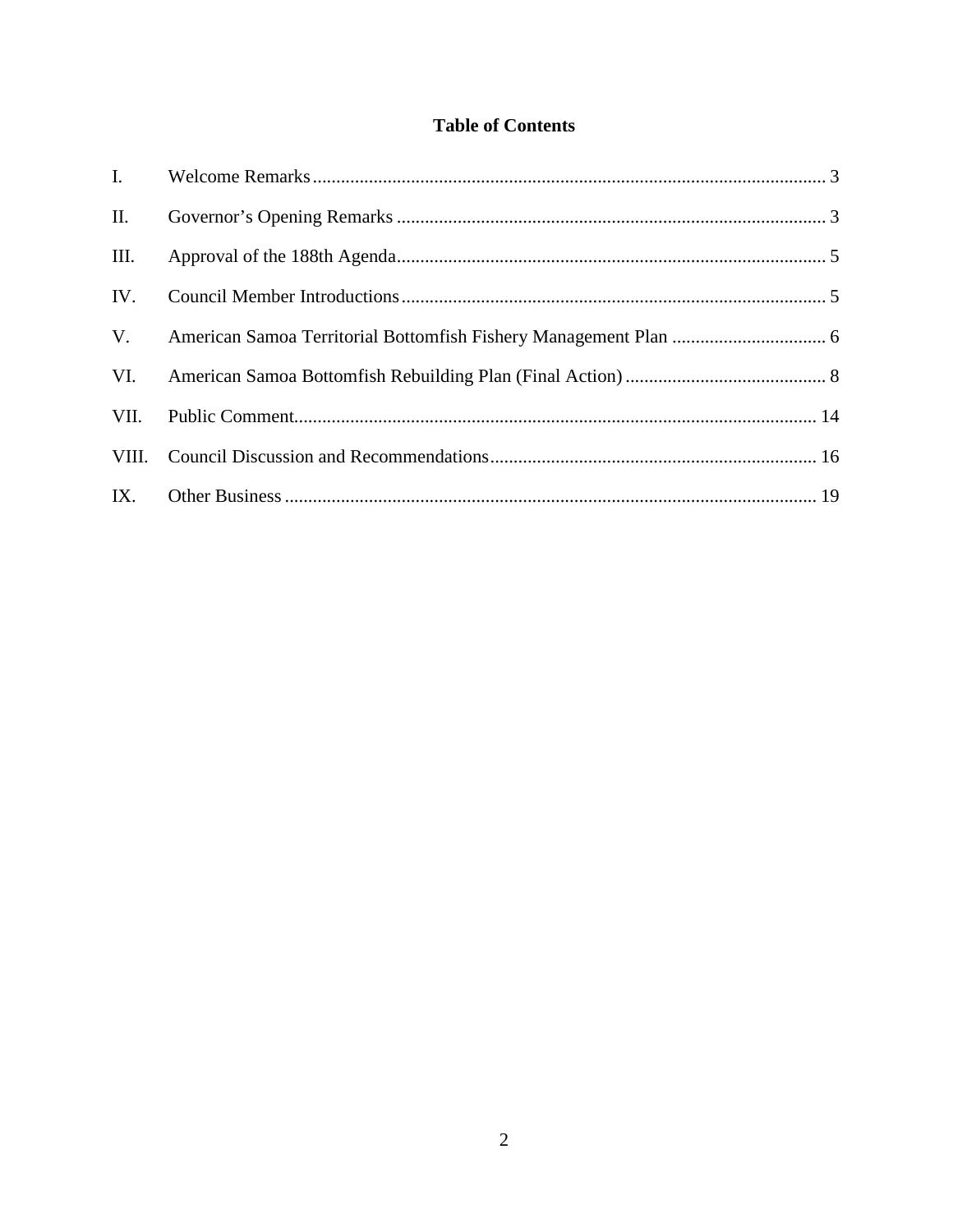### <span id="page-2-0"></span>**I. Welcome Remarks**

Taotasi Archie Soliai opened the 188th Council meeting with a prayer. Soliai thanked Council members and the American Samoa governor for reviewing the proposed action.

#### <span id="page-2-1"></span>**II. Governor's Opening Remarks**

Lemanu Mauga, governor of American Samoa, provided the opening remarks. Mauga said American Samoa is well known for its hospitality, local environment and beaches. The Council is working hard to manage marine resources in the federal waters around American Samoa for the purpose of conservation for humanity, and Mauga thanked the Council for its effort. Mauga said that the Council should not give in to the status quo or give up working towards a better solution. Mauga quoted Thomas Edison saying, "I have not failed; I have found 10,000 ways it won't work."

Mauga expressed concern about the impending action for American Samoa bottomfish fishing and how the action could impact the American Samoa way of life. Bottomfish fishing is a vital part of American Samoan culture and everyday life for residents. Fishing brings food to families, and anything that prevents fishing prevents life and tradition. The 2015 American Samoa bottomfish stock assessment indicated a healthy bottomfish stock in American Samoa, but the 2019 stock assessment surprisingly determined that the stock is overfished and experiencing overfishing. Mauga found the change in stock status difficult to digest, noting that the only thing that changed over the years was the decline of the fishing community. The COVID-19 pandemic created stress in the fishing community, and additional regulations on fishing would create more stress. Mauga urged the Council to delay action on the bottomfish rebuilding plan so that the American Samoa government could further review the data and their collection. American Samoan biologists say that the bottomfish stock is healthy and want to reach out to fishers to get a better understanding. Bottomfish fishing is cultural fishing since little goes to market and the American Samoa community consumes the remaining bottomfish. The American Samoa bottomfish fishery is in decline since most boats need repair and have high operational costs. Mauga said the Council and American Samoa should work together to ensure that bycatch summaries are consistent with the standardized bycatch reporting methodology. American Samoa needs to reach out to neighboring island nations since the fish stocks are likely shared and managers may need to consider this accordingly. The Pacific Islands Fisheries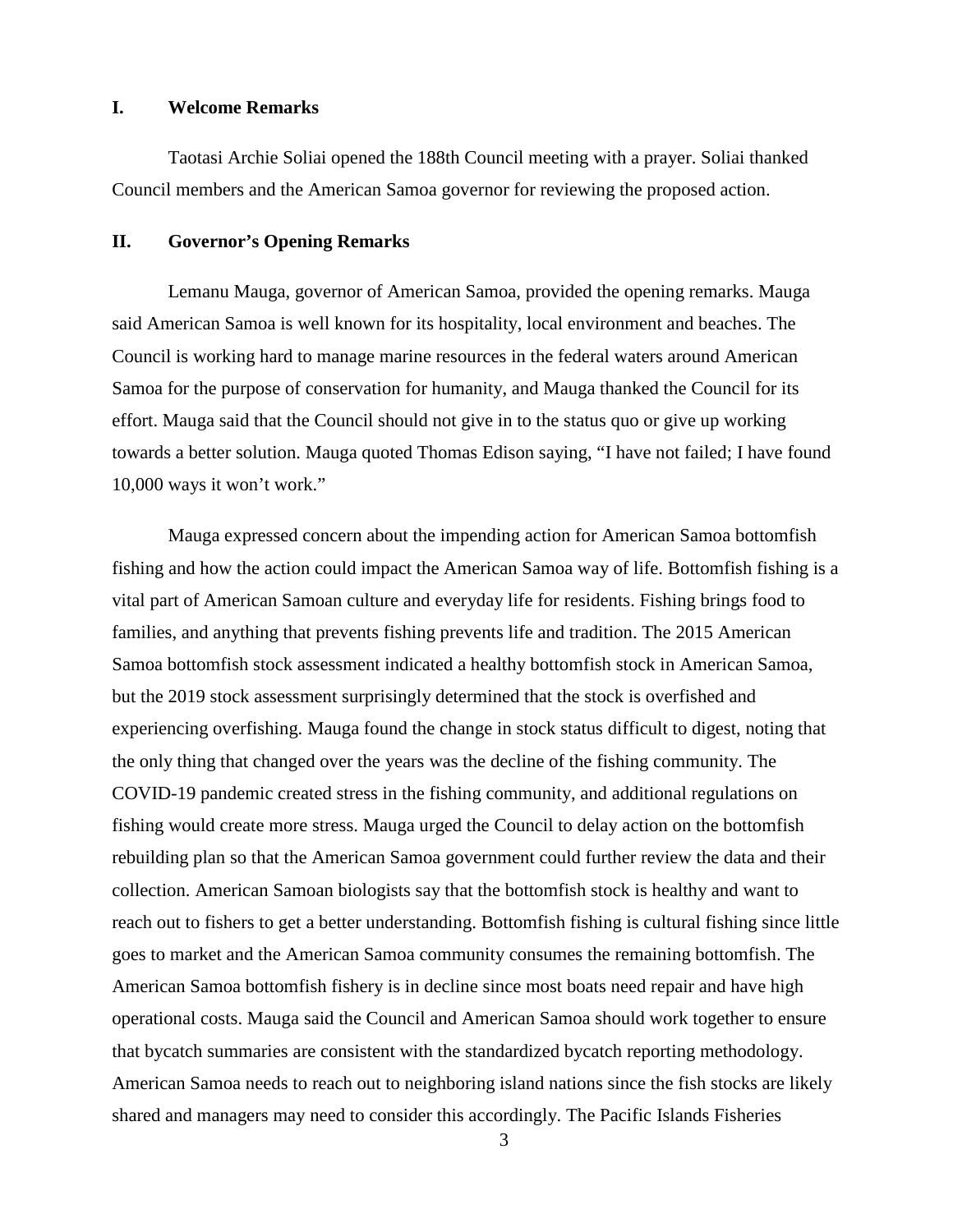Science Center (PIFSC) will complete the next stock assessment soon, and Mauga reiterated his request for the Council and the National Marine Fisheries Service (NMFS) to delay the rulemaking process until the upcoming stock assessment is available next year. American Samoa staff is ready to assist the Council and NMFS in the next stock assessment. Mauga said that a delayed decision is a human life in this world because fishing gives meaning to their life. Mauga suggested that, if the Council decides to control the American Samoa human population, then the Council should recommend 5,000 pounds of catch per year for each species in the complex until PIFSC finalizes the next stock assessment. Mauga thanked the Council on behalf of American Samoa to be able to share the government's concerns.

Soliai thanked the governor for his opening remarks, noting that he sees the value that the governor put onto this sensitive issue.

Simonds (a Polynesian of Hawaiian descent) addressed the governor as Seu'tatia (title bestowed on her by the chiefs of Aunu'u). She commented that she misses traveling to American Samoa, the cradle of Polynesian civilization. In response to the governor's concerns about the reduction in bottomfish catches and the determination that the fishery is overfished and in an overfishing condition, Simonds described the basic difficulty in our region—and that is melding western ways with Pacific Island cultures. Pacific Islanders continue to live their culture. Our Pacific Island communities need to have an understanding of the different and changing ways in which the federal government develops stock assessments—currently the annual catch limit (ACL) basically depends on fisher reports. Over the years, the Council tried nonregulatory ways to report information and is still working toward that goal. The Council is faced with a decision that is not right. Simonds hopes the governor and his administration understand that the Council will continue to work hard to support appropriate management changes that lead to increasing the ACL, regardless of the decision made today. An ACL of 5,000 pounds is wrong. One of the changes that the other territories are considering is that the territories be exempt from ACLs. The Council will continue to discuss ACL exemptions with the territories. Simonds noted the last time the Council visited American Samoa in 2019, bottomfishing was great. Members were therefore surprised at the results of the recent stock assessment. Simonds also noted the governor's remarks at the fiafia (following bottomfish fishing) that he was the baggage handler for Simonds and Claire Poumele (former Port Director) when traveling to certain Pacific meetings.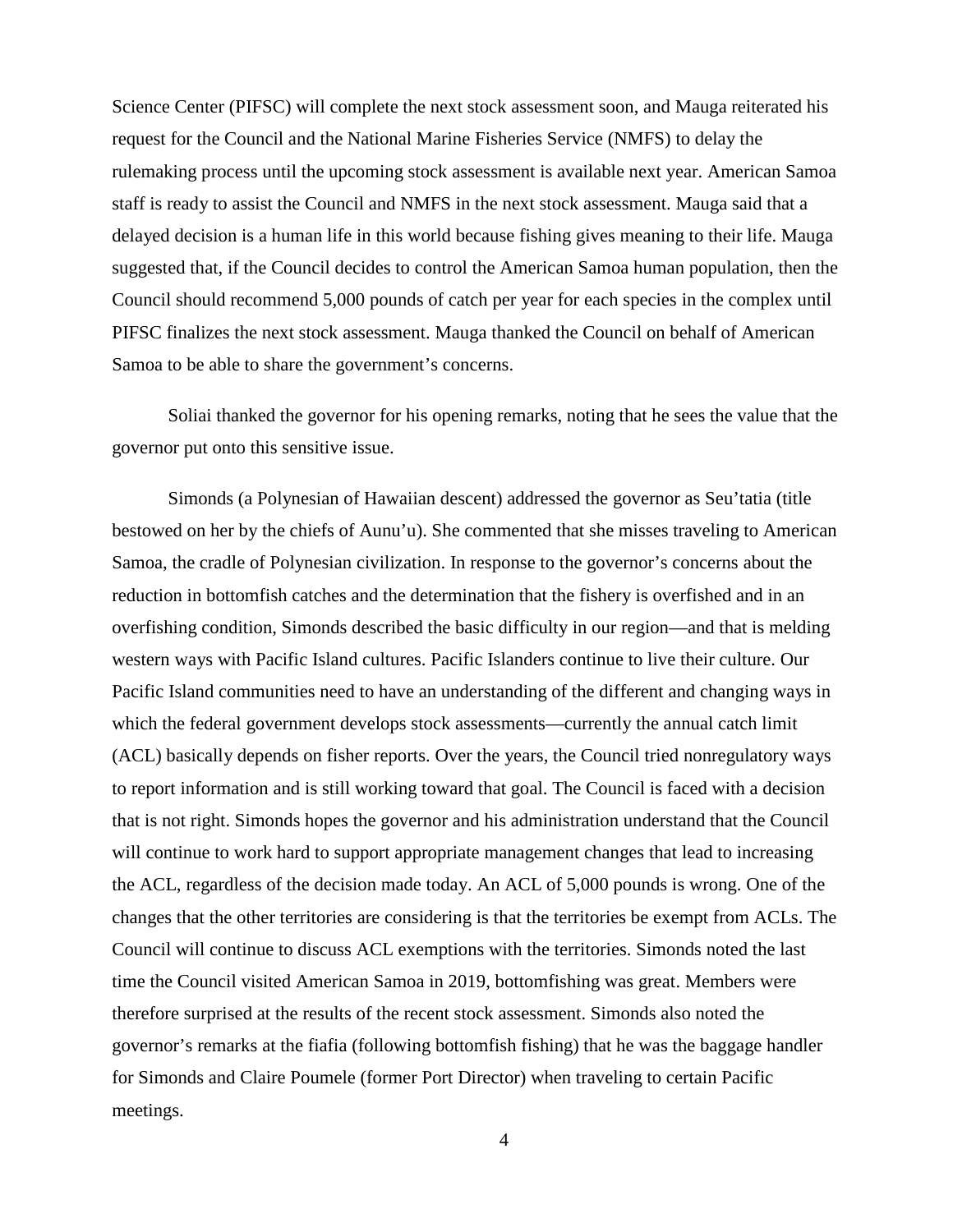Mauga thanked Simonds for her comments and said he remembers hosting meetings in American Samoa. Mauga thanked Simonds and the Council members for their support. Mauga said that American Samoa is not trying to stop conservation but is asking for a fair evaluation of the decision. Mauga said he researched and spoke to scientists in American Samoa, and local managers need to emphasize stock assessments that drive the decision-making process going forward. Mauga said that the ocean is life as it has been in the past, and most fishers in American Samoa use fish for food rather than commercially. Mauga thanked the Council for fighting for the people of American Samoa and he hopes that American Samoa will host a future Council meeting soon.

Simonds thanked the governor.

Soliai made a comment in the Samoan language and thanked the governor for speaking. Soliai invited the governor to stay and listen to the upcoming meeting discussion.

#### <span id="page-4-0"></span>**III. Approval of the 188th Agenda**

The 188th meeting agenda was approved by general consent.

#### <span id="page-4-1"></span>**IV. Council Member Introductions**

The following members of the Western Pacific Regional Fishery Management Council were in attendance:

- Taotasi Archie Soliai, chair (American Samoa) and American Samoa DMWR
- John Gourley, vice chair (Commonwealth of the Northern Mariana Islands [CNMI])
- Manny Dueñas, vice chair (Guam)
- Howard Dunham, vice chair (American Samoa)
- Roger Dang, vice chair (Hawai'i)
- Monique Amani (Guam)
- McGrew Rice (CNMI)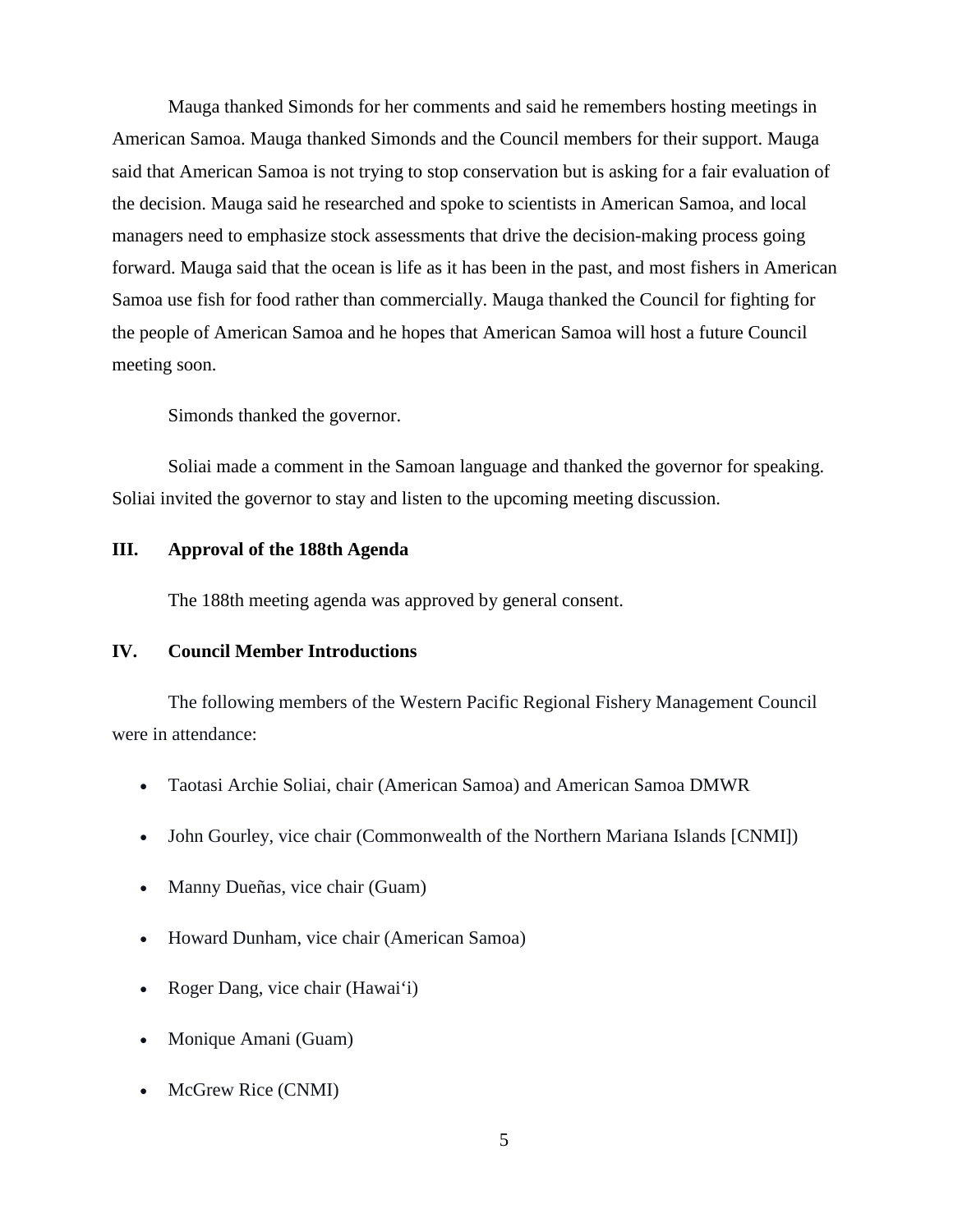- David Sakoda, Hawai'i Department of Land and Natural Resources (Hawai'i DLNR) (designee for Suzanne Case)
- Michael Tenorio, CNMI Department of Lands and Natural Resources (CNMI DLNR) (designee for Anthony Benavente)
- Chelsa Muña-Brecht, Guam Department of Agriculture (DOAG)
- Michael Tosatto, NMFS Pacific Islands Regional Office (PIRO)
- Brian Peck, U.S. Fish and Wildlife Service (USFWS)

Also in attendance were Council Executive Director Kitty Simonds; Kristen Placek, from NOAA Office of General Counsel Pacific Islands (GCPI); and the Scientific and Statistical Committee (SSC) Chair James Lynch. Council member Matthew Ramsey (Hawai'i), Rebecca Wintering, U.S. Department of State, and Jason Holstead, U.S. Coast Guard, were absent.

#### <span id="page-5-0"></span>**V. American Samoa Territorial Bottomfish Fishery Management Plan**

Domingo Ochavillo, American Samoa DMWR, presented on the American Samoa Territorial Bottomfish Fishery Management Plan (FMP). DMWR is developing an FMP because the agency has a mandate to manage marine resources, and the territorial FMP will complement the Council's FMP. Based on meetings with fishers, the fishers want to retain the bottomfish management unit species (BMUS) list as species to manage under the territorial FMP. Currently, the only management measures for BMUS are ACLs and some closed areas, and an impending issue is the low ACL associated with the upcoming rebuilding plan.

The Council and DMWR conducted consultation meetings to prepare for the draft FMP, and DMWR reviewed other management plans in the South Pacific and considered relevant data and the local action strategy for American Samoa fisheries. The FMP scope covers the 11 BMUS in territorial waters for recreational, subsistence and commercial fisheries, and the vision of the FMP is to ensure a healthy marine ecosystem with sustainable fisheries for the people and future generations of American Samoa. Issues include the data-limited situation that is driving the low proposed ACLs, a limited understanding of the ecology of BMUS, a limited awareness of the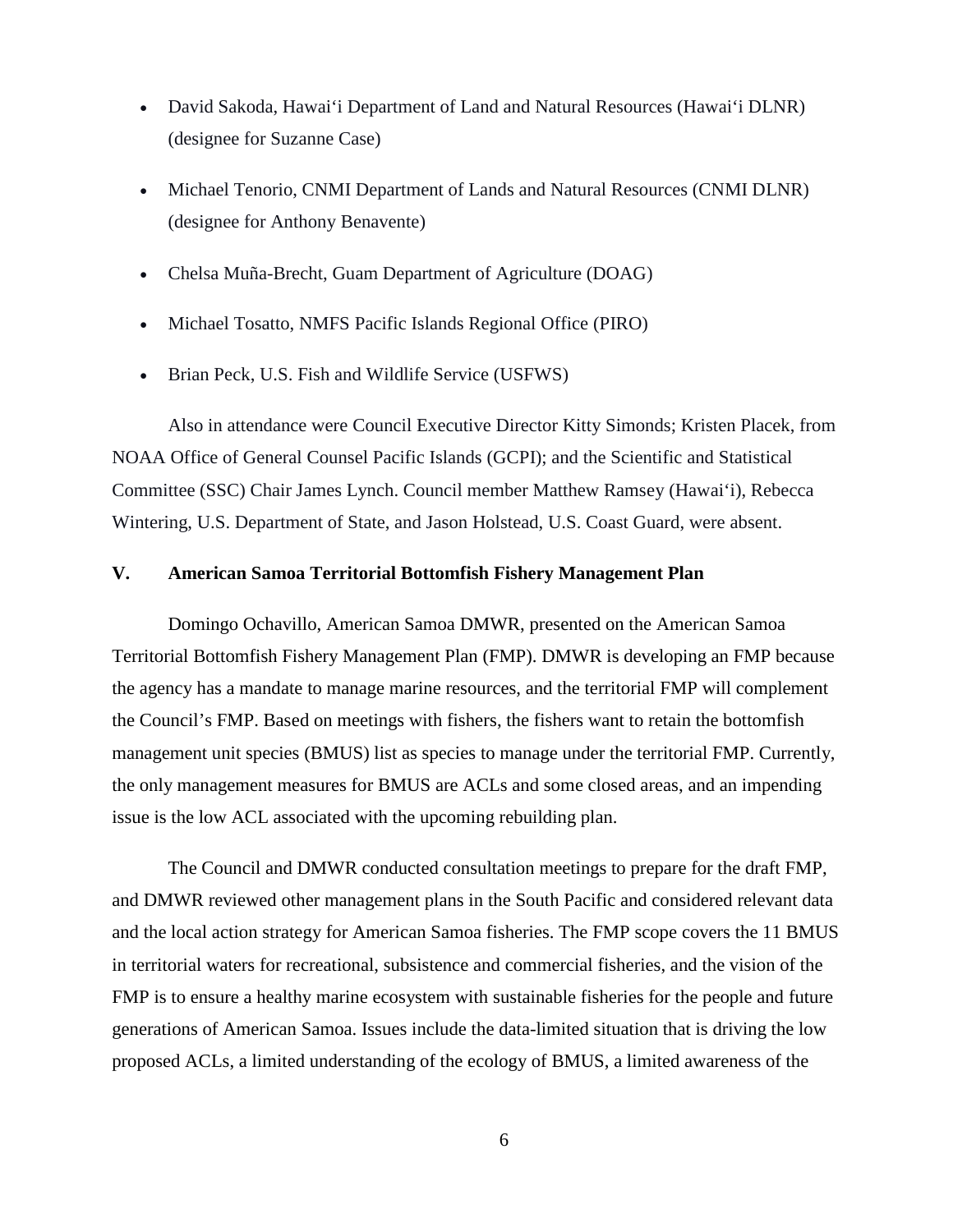fishing community of fishery-related issues, the need for research and monitoring, community involvement and economic information, and enhancing collaborative work.

The four themes within the draft FMP are fishery, biological, social and management. Each theme has its own goals and objectives, such as reviewing the bottomfish creel data collection programs under the fishery theme, identifying habitats and assemblages under the biological theme, conducting more outreach under the social theme and developing potential management measures under the management theme. Some proposed management measures for the FMP include mandatory reporting, licensing, dealer licensing shift to an electronic platform, vessel registration and notification to DMWR before trips, seasonal closures, catch-based management and size limits. Implementation would involve monitoring, data review, enforcement, outreach and fostering partnerships. DMWR will work with its partners to organize a review committee for the FMP and may release the draft FMP for public comment late 2021.

Soliai said the current FMP is a draft that DMWR will finalize after proper vetting.

Muña-Brecht said that some of the components of the American Samoa Territorial Bottomfish FMP are similar to what Guam is pursuing for incorporation into their territorial FMP. Muña-Brecht said she would like to continue to share information and work together with DMWR through the development process to support one another.

#### Soliai agreed.

Dueñas commended Ochavillo for the work of DMWR. Dueñas said that he is concerned with the impending ACL for American Samoa bottomfish under the rebuilding plan. Dueñas said he wants to see continued development of the Catchit Logit app, but the Council should provide a hard copy of data collection forms for fishers that are not technologically savvy. The expansion of American Samoa creel survey data should include Catchit Logit information as a modification. Dueñas said he likes the life history data collection project since it gives fishery managers better data and information about the survivability of species. Dueñas said he recalls a document that stated PIFSC offered a laboratory to expand American Samoa's life history program in the past. Dueñas said that 1,000 experiments can support a conclusion, but it takes one experiment to negate that conclusion. The Council should perform social outreach to ensure the fishers properly represent their data.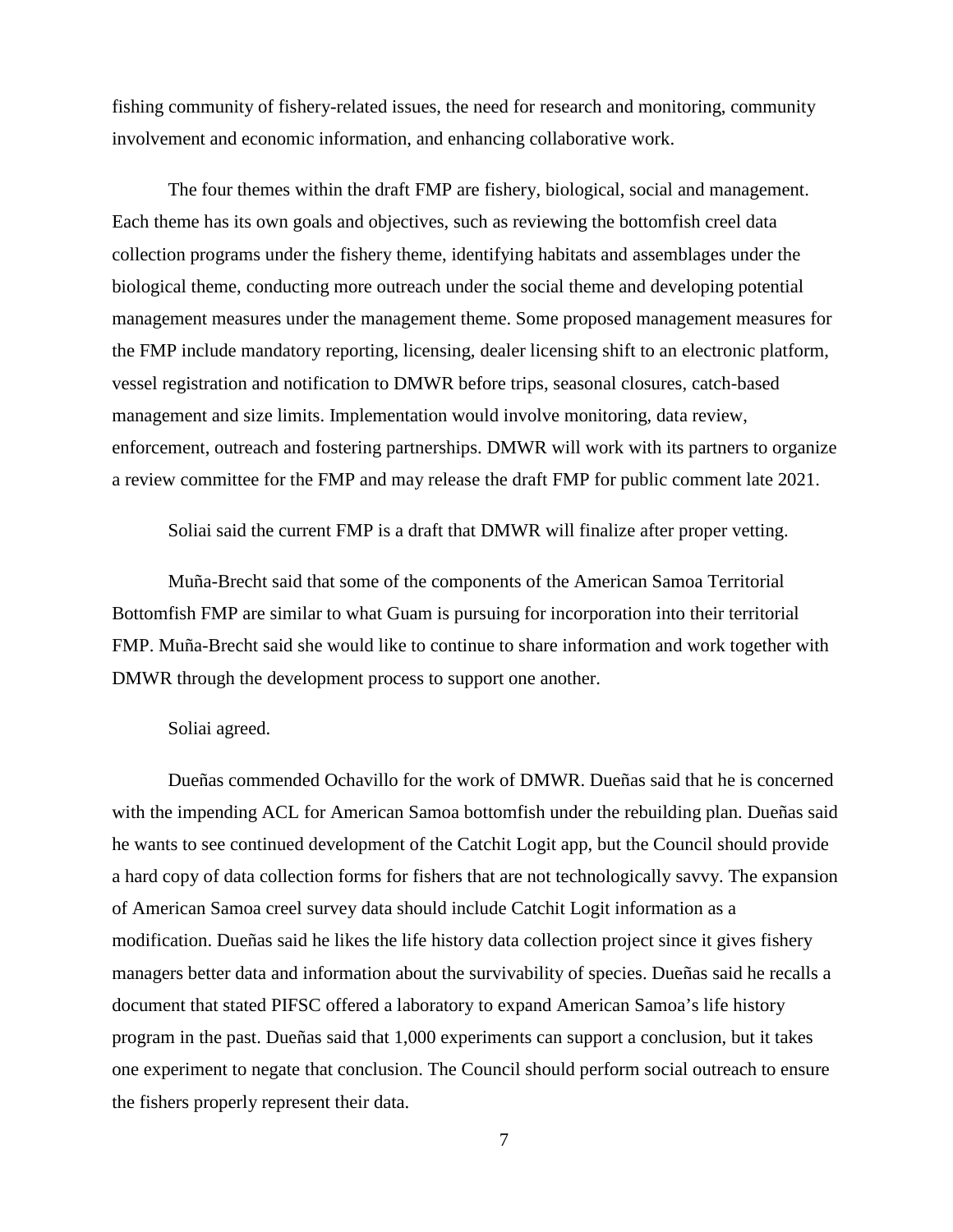Soliai he has been looking through the archives for the communication on PIFSC's offer for a life history laboratory, and asked Council members to share it if they find it.

Tosatto asked about the anticipated timeline for finalizing and implementing the FMP. Tosatto presumed that finalization must be a year or two away, based on some of the timed activities that Ochavillo presented. Knowing the timeline would allow PIRO to estimate when they will see impacts of the FMP commensurate with PIRO's federal actions.

Soliai said he is hopeful that DMWR will have a complete draft by the end of 2021 and will finalize the FMP by the first quarter of 2022 after vetting.

#### <span id="page-7-0"></span>**VI. American Samoa Bottomfish Rebuilding Plan (Final Action)**

Marlowe Sabater, Council staff, presented the alternatives for the American Samoa Bottomfish Rebuilding Plan. The Council deferred taking action at its 187th meeting so that the American Samoa governor could further review the proposed action. The alternatives did not change from those presented at the 187th meeting in September 2021, and Sabater highlighted that since June 2021, the Council and NMFS added consideration of 2020 catch values, included alternative 4, included analysis considering scenarios where the American Samoa government both does and does not implement complementary management and added emphasis on impacts from the action to cultural fishing.

Alternative 1, the status quo, would implement an ACL for American Samoa BMUS at 13,000 pounds, the same as the current interim action, with an in-season accountability measure (AM) to close the fishery in federal waters if the fishery exceeds the ACL, which would require in-season monitoring of catch and DMWR to timely transmit data into the PIFSC database so PIFSC can conduct a pulse check of how much data exist during the year for expansion. Alternative 2 would implement an ACL of 1,500 pounds, the same in-season AM as alternative 1 and a higher performance standard to close the fishery would be implemented in federal waters for the duration of the rebuilding plan if the fishery exceeds the ACL in any year of the rebuilding plan until NMFS implements a coordinated management measure to control catch at a level that would allow for rebuilding within statutory requirements. Alternative 3 would implement a moratorium on catching and retaining BMUS in federal waters with no in-season AM. Alternative 4 would implement an ACL of 5,000 pounds, the highest level of annual catch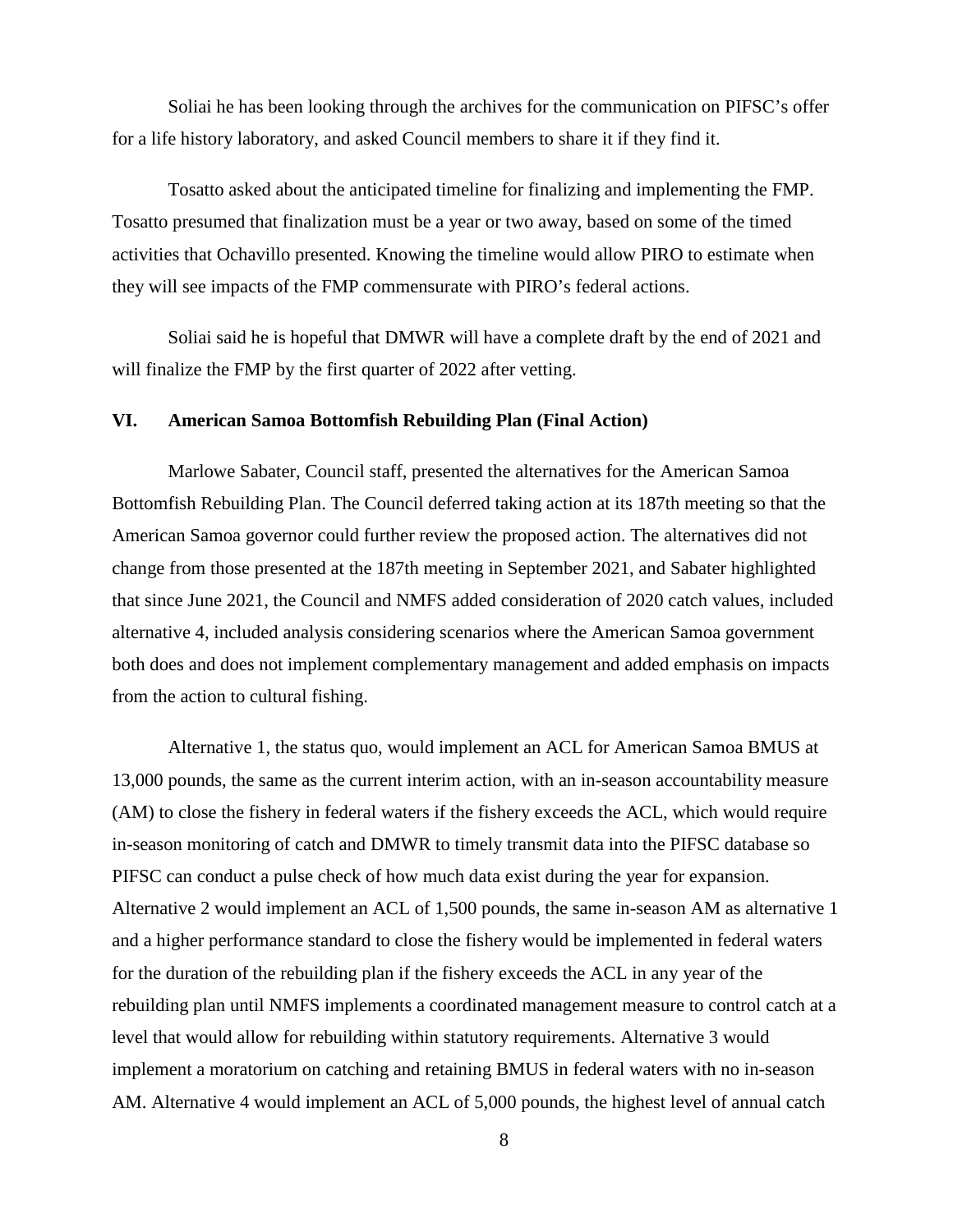that would allow American Samoa BMUS to rebuild within 10 years, alongside the same inseason AM and performance standard as alternative 1.

The effectiveness of the proposed alternatives in rebuilding the American Samoa BMUS stock complex depends on the implementation of complementary management by the American Samoa government with the federal action. In terms of the National Environmental Policy Act impact analysis, alternative 3 will generally have the greatest negative impact to the fishing community, while producing the largest positive impact to the BMUS stock complex, especially if the American Samoa government implements complementary management.

Rice asked for confirmation that catch reporting is not mandatory in American Samoa.

Soliai confirmed that reporting is not mandatory for the fishermen and only mandatory for vendors.

Rice said if the Council selects an alternative other than alternative 1, the Council will have more difficulty in encouraging fishers to report their catch because they may feel that management penalizes them for reporting.

Sabater said the Council will have to consider the issue of fishers not wanting to report catch. The action will result in decreased cooperation from fishers because of the imposed limits. The Council will try to conduct outreach with the fishers to explain the situation.

Rice said it will be more difficult for scientists to develop an accurate assessment if fishers do not report their catch appropriately.

Muña-Brecht asked what factors determine the revenue decreases for fishers under the action assuming no complementary management.

Sabater said the Council estimated revenue decreases in the absence of complementary management based on the fact that only 15% of BMUS habitat in American Samoa occurs in federal waters. If federal waters close, the maximum reduction in catch would be 15% if one assumes that the location of bottomfish habitat is proportionate to fishery activity.

Muña-Brecht, regarding environmental justice, said that the Council needs to have further conversation about exempting the territories from ACLs given that it is not environmental justice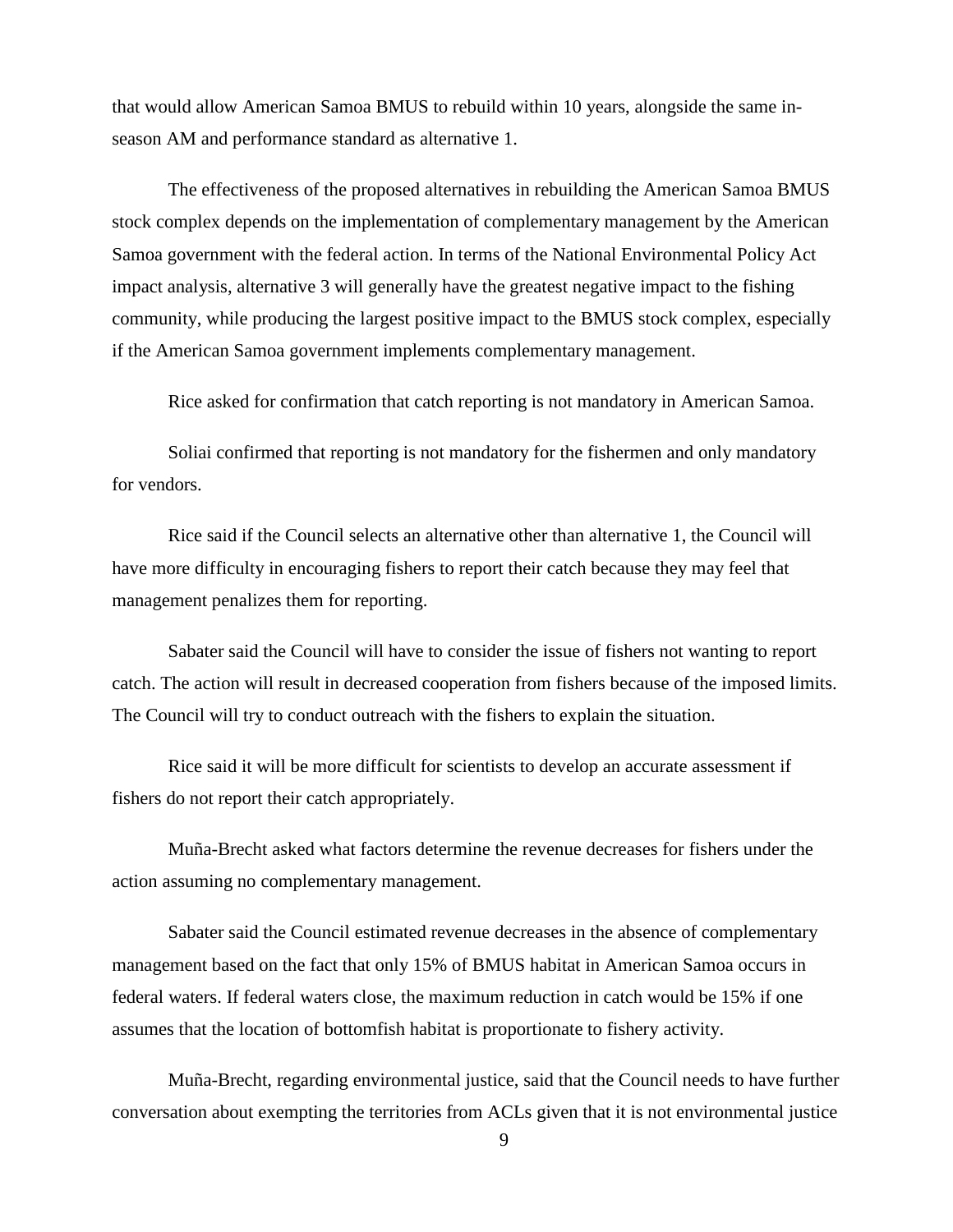to apply the same process to alia fishers and other small-boat fishers. Additionally, the impact of small-boat fishers in the Pacific Islands is nowhere near the impacts of mainland fishers.

Soliai said having ACLs seems like environmental injustice.

Dueñas said that he is familiar with the fisheries in the territorial waters of American Samoa from when he was in American Samoa. Ten years ago, one alia was operational, and fishers were trying to establish a fish market at the harbor. Dueñas said the Council and NMFS should not have difficulty assessing the catch level of the fishers. The assessment exercise should incorporate life history program data, and fishery managers should identify nursery areas for management species. In Guam, fishers identified a couple of nursery areas for onaga and the fishers advised to keep away from the areas. Managers should not impose anything mandatory for fishers since much of the fishing in the Pacific Islands is cultural. Dueñas said he would feel disheartened to enforce terms of reference on Pacific Island fishers to conform to western standards.

Sword asked GCPI what would happen if the Council does not take action until PIFSC completes the next stock assessment, as requested by the American Samoa governor. He noted that even with considerations for National Standard 8 of the Magnuson-Stevens Fishery Conservation and Management Act (MSA), some community voices have a problem with the scientific information available.

Placek said that if the Council fails to submit a rebuilding plan within the two-year timeframe after the notification of the overfished status, then the Secretary of Commerce (i.e., NMFS) is required to implement its own plan within nine months under MSA 304(e)(5).

Sword said the response from GCPI is no different from the previous Council deliberation, despite the governor's comments.

Soliai asked Tosatto if fishers could still harvest non-BMUS after the fishery closes since BMUS comprise only approximately 40% of total bottomfish fishing.

Tosatto said that in general, fishers would have to comply with the regulations of the rebuilding plan, which would likely prohibit the retention of the BMUS. If the Council and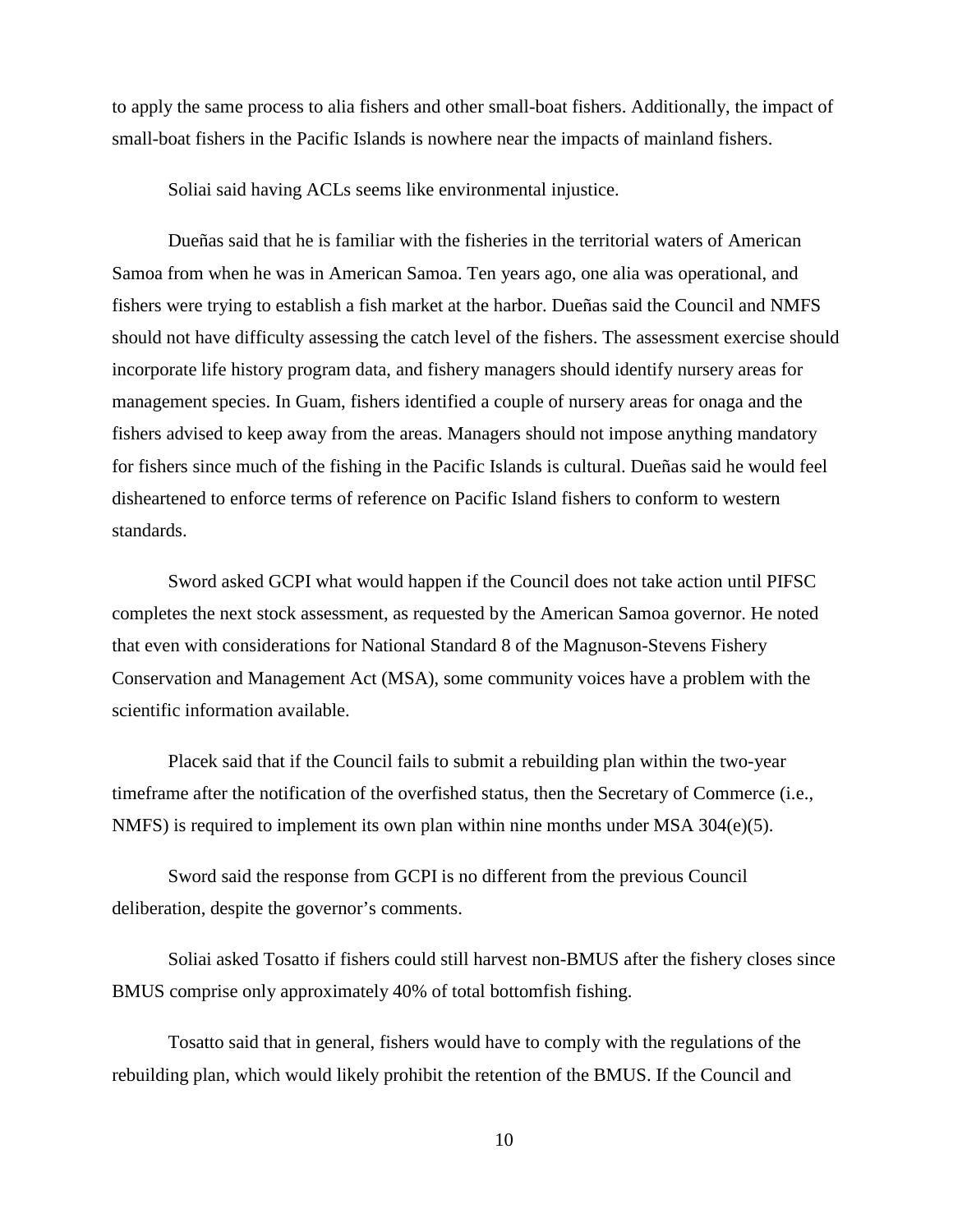NMFS craft the final regulations in that way, rather than prohibiting the use of bottomfish fishing gear, the prohibition would be on only BMUS.

Soliai asked if NMFS would consider regulatory discards as bycatch if they resulted from the closure of the fishery after the fishers exceed the ACL.

Tosatto said that regulatory discards would occur if the regulations prohibit the retention of the BMUS, and NMFS would use information on regulatory discards as part of the data collected. The existence of regulatory discards is an unfortunate outcome of many rebuilding plans. Tosatto said NMFS needs action and draft regulations from the Council before he can supply a more specific answer. NMFS can prevent regulatory discards if needed, but NMFS could also prohibit the use of bottomfish fishing gear in federal waters rather than the retention of BMUS.

Sword said that PIFSC plans to work with DMWR and the community for the next stock assessment through data workshops. Sword asked Tosatto if NMFS would remove the rebuilding plan based on the best scientific information available if the next stock assessment results in a more optimistic stock status.

Tosatto said that PIFSC will do an assessment, and NMFS would make determinations based on those results. If the status changes from overfished to not overfished, the rebuilding plan can end because NMFS would demonstrate that the stock is not overfished. Ending the rebuilding plan would require regulatory work. The Council would receive the determination of the change in stock status and take appropriate management measures. If the BMUS stock complex remains overfished or if overfishing continues, the Council needs to act appropriately. The MSA requires the Council to examine the rebuilding plan every two years to see if the rebuilding plan is likely to meet its objectives. If the rebuilding plan is not likely to meet its objectives, the rebuilding plan needs to change.

Sword asked if the managers could begin examining the rebuilding plan sooner than the two-year timeframe since studies take time. Sword asked if such studies would be complete within two years.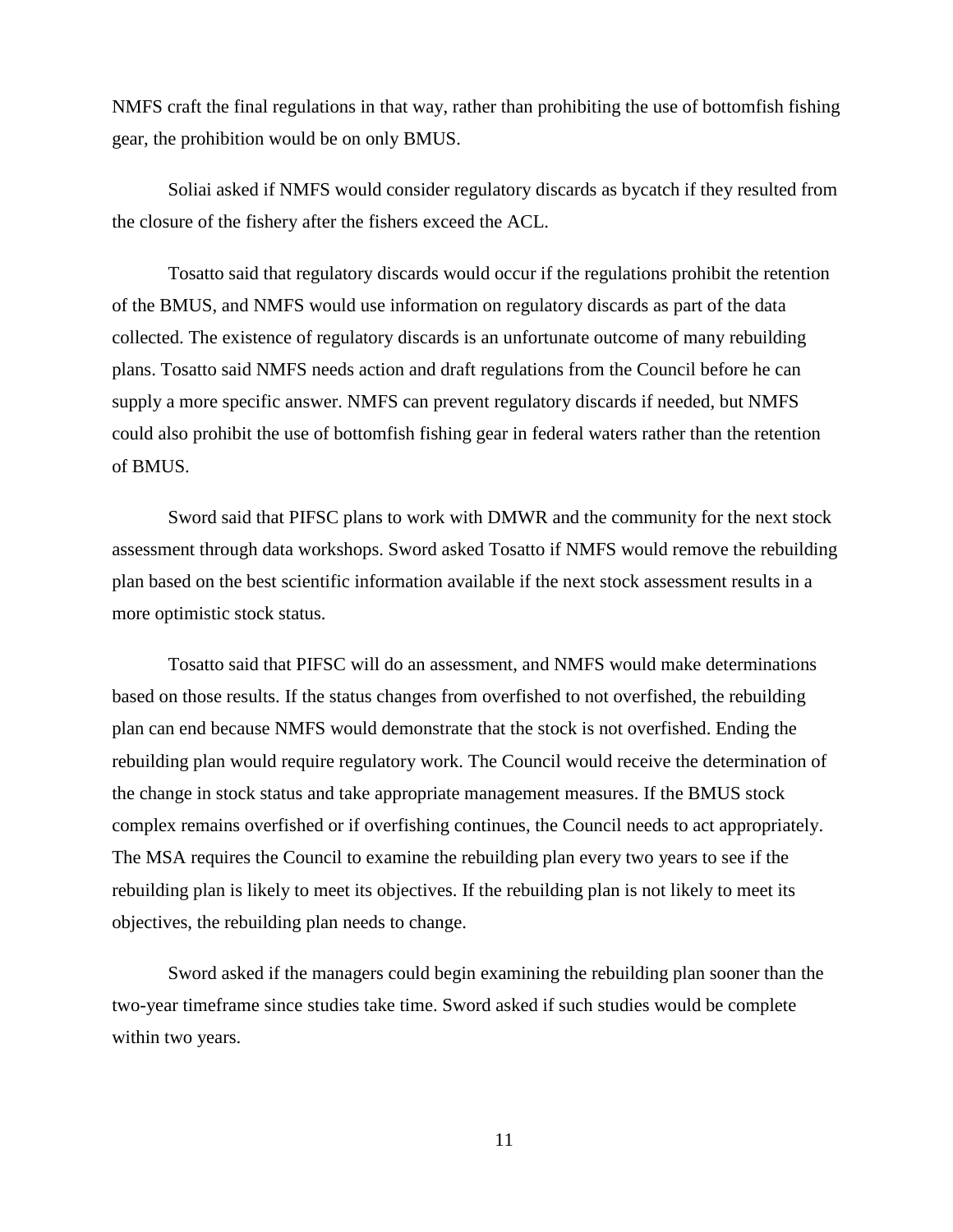Tosatto said that when NMFS produced the 2019 stock assessment knowing the state of available information, NMFS did not see the priority to immediately rerun the assessment. The assessment was good and included the best available information. PIFSC's investment to improve the information used in the stock assessment will take time, and PIFSC will complete the next assessment with improved information. Tosatto said he has high confidence in the PIFSC Stock Assessment Program to investigate the use of the available information in the next stock assessment and to hear the community's concerns so that they can produce an assessment in which everyone has confidence. The current stock assessment is the best available science right now, but NMFS does want to improve the information used as inputs.

Sword asked if NMFS could divide the BMUS stock complex into deep- and shallowwater species during the next assessment since there is a difference between the two for local fishers.

Tosatto said that the decision to split the BMUS stock complex is up to the Council, which designates MUS and complexes while coordinating with PIFSC based on available science. PIFSC is responsive to the Council's needs. If the Council wants to pursue different management, then the Council needs to work with PIFSC so that the stock assessment is the best that the agency can provide.

Dunham said the decrease in catch associated with the rebuilding plan will have a large impact on the community that relies on bottomfish. The result of the stock assessment is due to how PIFSC handled the data and is a man-made issue that NMFS could classify as a fishery disaster under MSA Section 312. Dunham asked if Tosatto agrees and if bottomfish fishers would be able to apply for relief due to the fishery disaster.

Tosatto said Dunham's question is difficult to answer since the circumstance is uncertain. The Council has not taken action, so NMFS cannot determine if the situation is a fishery disaster. Tosatto said that American Samoa, the Council and NMFS may want to consider looking at fishery disaster statutory requirements, but he does not agree prior to Council action.

Dunham said the solution to any problem is to make the fishers happy.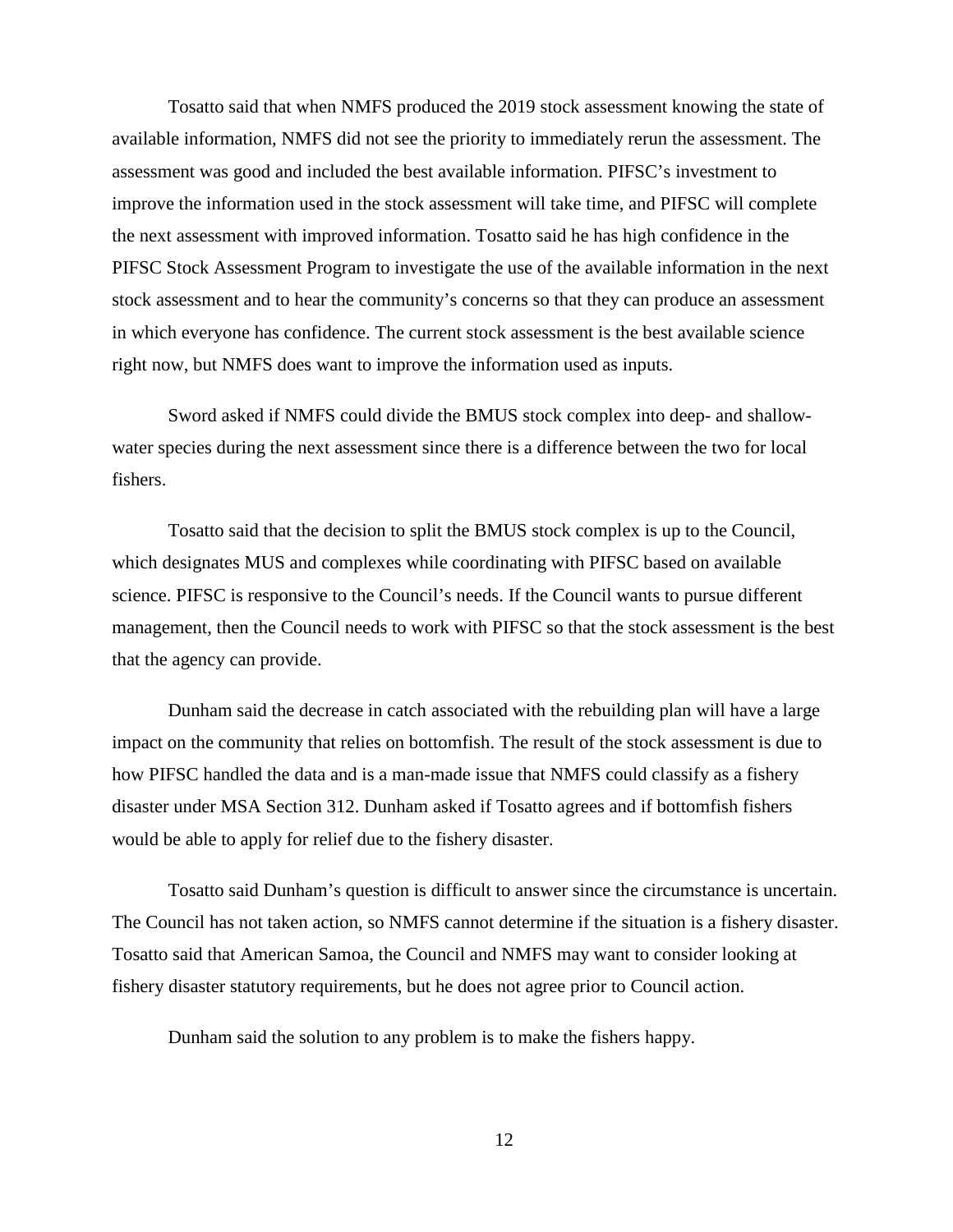Soliai said he appreciates the work that NMFS has put forth for the next stock assessment. Soliai said he understands that Tosatto cannot give direct answers until the Council takes action. Soliai asked what happens next if, hypothetically, the next assessment changes the status determination for American Samoa BMUS.

Tosatto said the Council can comment on the NMFS process. The regulatory process would implement the rebuilding plan, and if the assessment results in a change to status determination, the regulations would be in place until NMFS removes them. NMFS can remove regulations quickly, but the process still requires Council action. The Council would have to deliberate an appropriate ACL if NMFS removes the overfishing-based ACL.

Rice, considering the governor's remarks, asked what would happen if territorial waters do not close even if there is a federal closure.

Tosatto said, hypothetically, the Council takes action, establishes a rebuilding plan and sets an ACL to end overfishing. In that sequence of events, the AM that NMFS implements needs to achieve rebuilding. The fishery could get lucky with catch remaining low or catch could be high and the implemented regulations would guide the process. The Council must review the rebuilding plan every two years, so the Council would need to evaluate whether its measures are adequate to ensure rebuilding will occur within 10 years. If there is information that adequate progress is not occurring, the Council must take action, and regulations require Secretarial action if Council does not take action. The process must monitor towards rebuilding, which can happen with an assessment changing status determination, on the expected timeline or ahead of the timeline with good circumstances.

Rice said that he believes American Samoa would not close territorial waters since the governor wished for the Council to delay action until the next assessment.

Tosatto said the governor's position is meaningful, but the Council's obligation is a statutory requirement. Tosatto said that he appreciates the complex nature of the fishery being both in territorial and federal waters, but American Samoa BMUS are a federal resource that NMFS needs to manage in a cooperative manner that is sensitive to cultural issues. The analysis of environmental justice is not new, being a National Environmental Policy Act obligation. The Western Pacific Region has statutes for special circumstances for communities, and while NMFS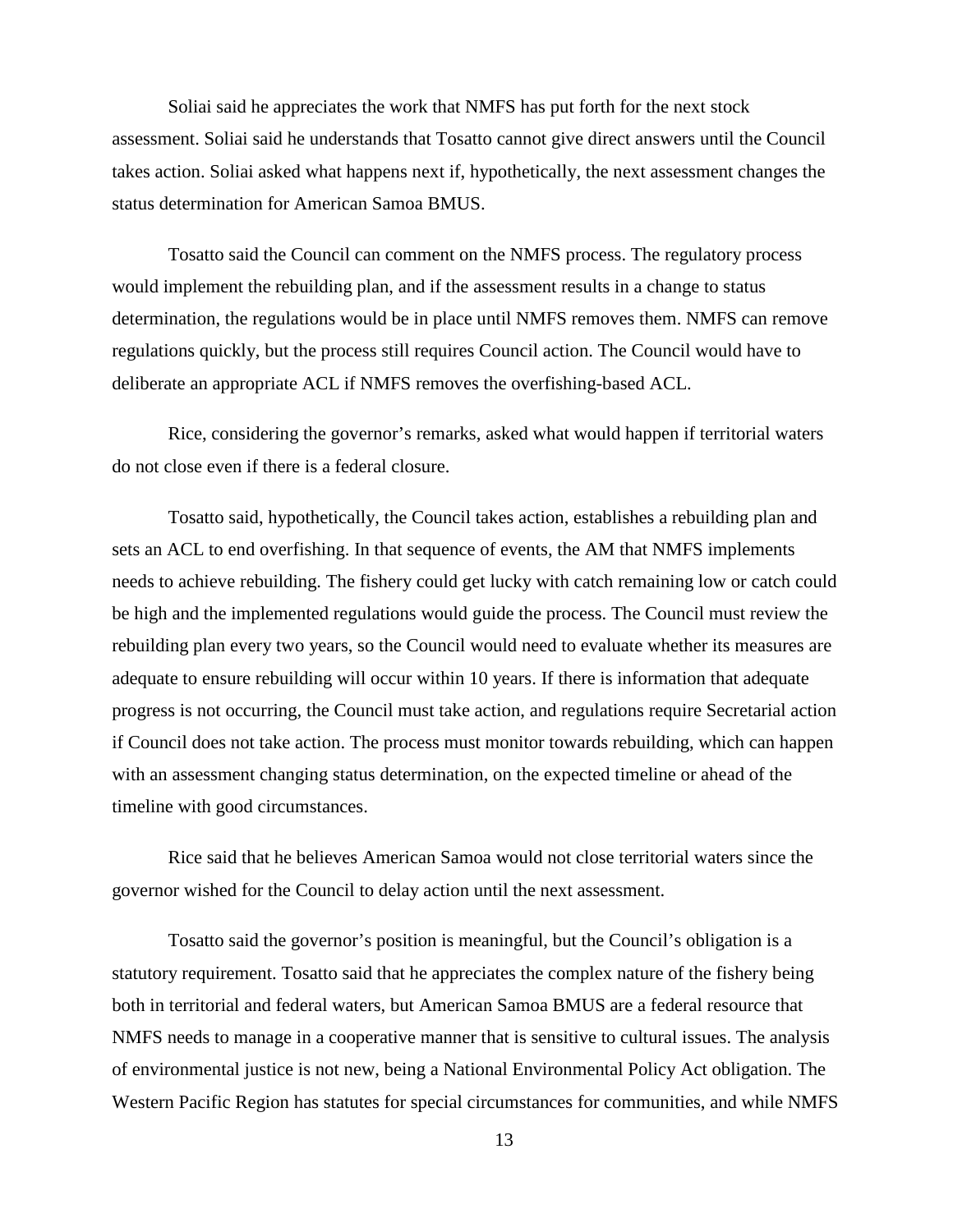will be as open minded as possible regarding these opportunities, requirements for overfished stocks are among the strictest in the MSA. Tosatto said he appreciates the Biden Administration's emphasis on equity for underserved communities. When there is guidance and opportunities available, it could be helpful, but NMFS has not yet found the opportunity to match the rebuilding circumstance.

Dueñas asked if the model PIFSC used for the 2019 stock assessment is old or new.

Sabater said the Bayesian model in the 2019 assessment is similar to what PIFSC uses for deep-seven bottomfish in Hawai'i. Compared to the 2015 assessment for American Samoa bottomfish, the 2019 assessment focused on the filtering of the data and what PIFSC considers a bottomfish trip. Otherwise, the model is the same type of surplus production model.

Dueñas asked if PIFSC did any work to correlate the results between the two models to determine an average result. After the next stock assessment, there will be three models but no true answer to the question of stock status. Dueñas said that the idea of equity is another box created around Pacific Island communities, and the models PIFSC use are a detriment to the survivability of Pacific Islanders. PIFSC should input the data into both models to see if there is a large difference in the results. In two years, the Council wants American Samoa to be in a better situation, but Dueñas said that both models are ugly and conjectured. PIFSC needs to look at the one "wrong" that came out of the situation instead of the thousand "rights."

Sabater said that PIFSC will conduct data workshops with DMWR and fishers as a part of the process for the next stock assessment. Part of the workshop discussion would be an evaluation of the other datasets after discussion with the fishers to determine what models PIFSC can use, so the assessment development process will change.

Soliai said he reiterates the request he made at the last Council meeting to emphasize the importance of in-person workshops, as the workshop scheduled for November is virtual.

### <span id="page-13-0"></span>**VII. Public Comment**

Captain Wally Thompson, American Samoa commercial fisher, spoke from his experience of living in American Samoa since 1969, being involved with many government projects and commercial fishing for 11 years. He said that bottomfish used to be exported to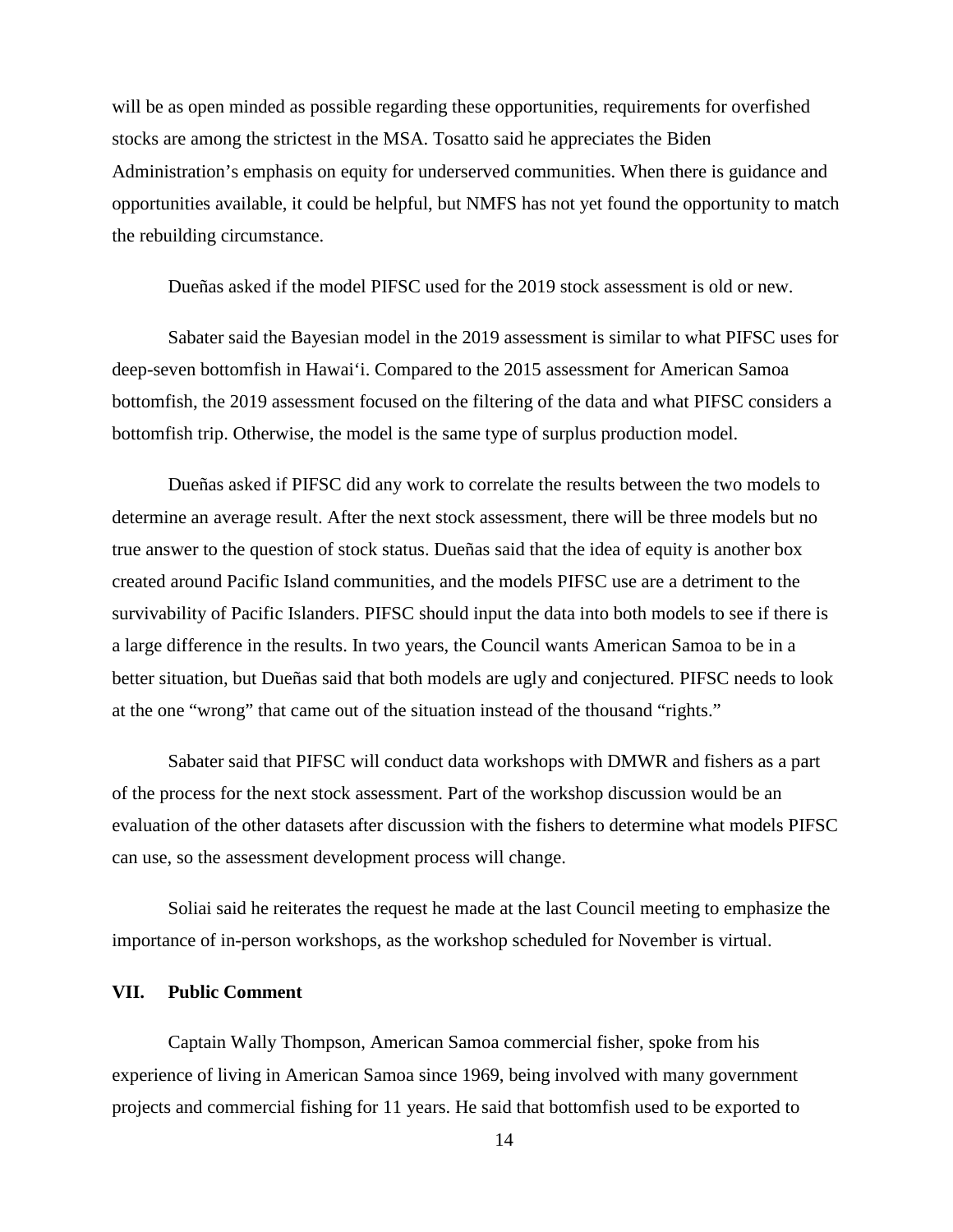Hawai'i, which was a lucrative market, but only a select few could do the job. NOAA used to bring a research vessel to American Samoa to explore territorial waters. Thompson spoke to the captain and crew of the research vessel, who said that that the traps set on the East Bank were completely full. The crew of the research vessel also said American Samoa has a virgin fishery for shrimp, but there are not many vessels in American Samoa with the capability, such as a crane to retrieve the traps, to fish for shrimp. Thompson spoke with the navigator of the research vessel, who said there are several pinnacles around American Samoa that fishers have yet to exploit. The dory program in American Samoa collected a lot of data, but overfishing of some of the seamount banks prevented additional commercial fishing. DMWR told the dories to each fish in a different area and to not stay in one pinnacle for too long. Thompson said American Samoa cannot support a commercial fishery, but upcoming projects, like the super alia, could help. A key to successful fishing operations in American Samoa is the export market, where fishers could send fish to the Hawai'i auction. Exporting could help fishers make a good living in American Samoa. Quality controlled fish will be important to establish a good market. Thompson stressed that fishers and fishery managers need to watch American Samoa fisheries closely.

Tony Langkilde, American Samoa Department of Commerce, commented that he was a Council member in the 1980s and has fished commercially, exporting fish to Hawai'i and Washington. Langkilde agreed with the governor in asking the Council and NMFS to defer action on the rebuilding plan. The super alia project that Langkilde manages received funding and will allow fishers to extend their range to 200 miles from shore. The American Samoa Archipelago has narrow, deep shelves that promote high yields but are difficult to monitor. Regarding the collection of accurate data, there are lots of fish on the outer banks that fishers are not targeting and there are no data from the outer banks. Langkilde expressed confusion that the data include the outer banks, despite there being no good data from these areas. The super alia project may allow fishers to reach these banks, collect data and allow managers to monitor the stocks.

Timothy Jones, resident of American Samoa for 30 years, commented that he was a commercial bottomfish fisher before becoming a longline fisher for tuna. Jones believes that the data that PIFSC used to determine the BMUS stock complex as overfished is flawed. Jones said that PIFSC counts fish harvested by fishers but not fish taken by sharks. American Samoa fishers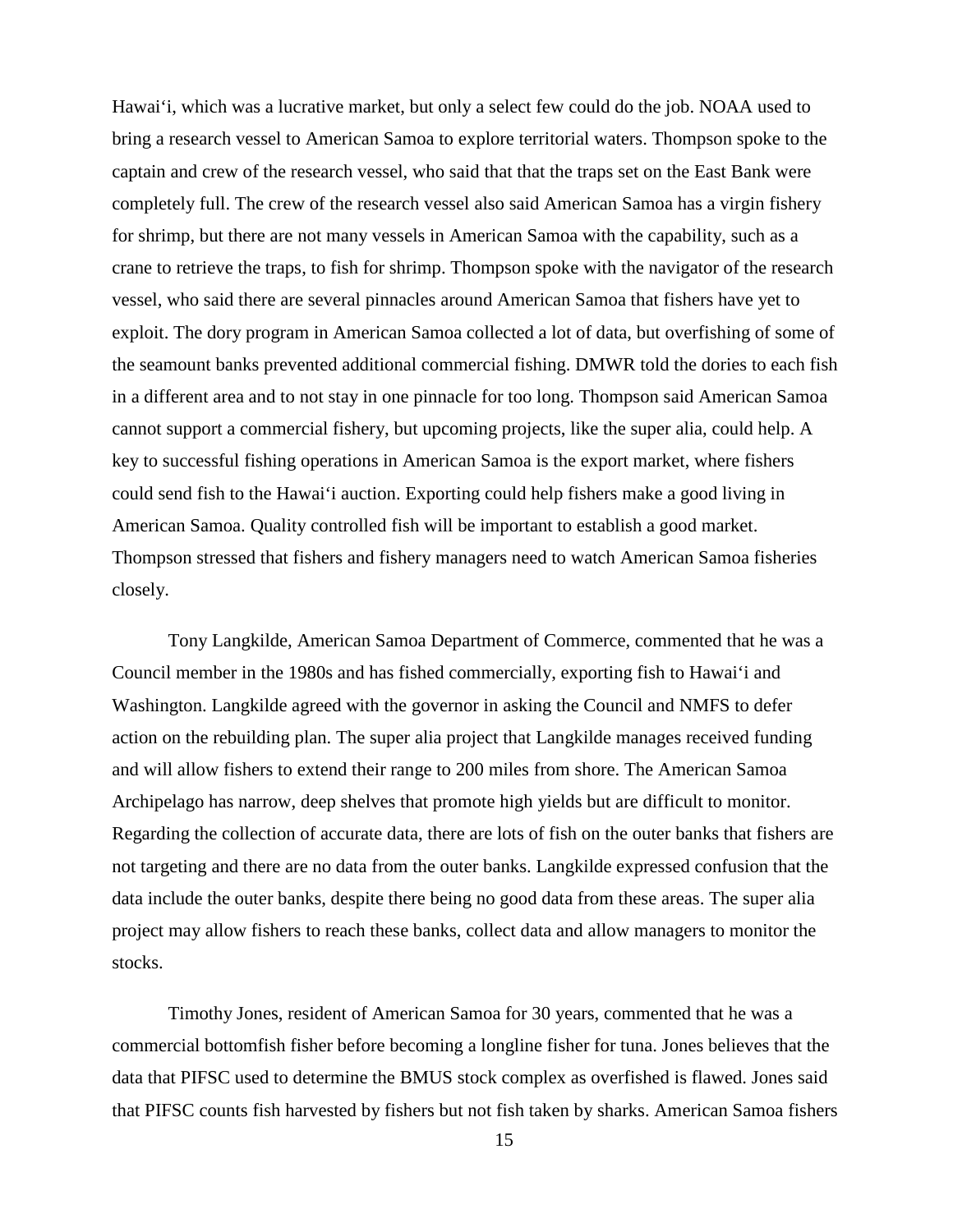are observing an influx of sharks over the past five to six years. Fishers used to expect to lose a few fish to sharks, but currently, fishers are in a race to land their fish. Sharks can depredate 20 to 40% of catch. Jones said he does not know where the sharks came from, but a natural event is occurring with a war zone beneath the water. The predators are diminishing bottomfish numbers, but eventually, the sharks will have less nourishment and will breed less. In a few years, the shark population will decline and the bottomfish population will rebound. Jones said he does not believe that a handful of fishers are overfishing billions of square feet of fishable waters. The Council and NMFS are using the available data to punish fishers, who will be victims of the rebuilding plan action. Jones said he agrees with Governor Mauga that the Council needs to postpone action. Jones said he also agrees that bottomfish stocks are low, but the Council and NMFS need to consider depredated fish. The fishery managers know about the fish population, but are not aware of the shark populations. The fishers are not the perpetrators. Jones said he is unhappy to hear that the focus of the problem is the fishers since fishers are not the problem.

#### <span id="page-15-0"></span>**VIII. Council Discussion and Recommendations**

*Regarding the American Samoa Bottomfish Rebuilding Plan, the Council* **acknowledged the significant challenges that the bottomfish community faces with the potential implementation of the rebuilding plan measures. These actions may also affect the local government's attempt to develop the fishery through federally funded alia boat building.** 

**However, the Council has an obligation to rebuild the overfished stock and end overfishing immediately in compliance with the requirements of the MSA and the American Samoa Archipelago Fishery Ecosystem Plan.** 

**Therefore, the Council recommended as a final action:** 

**a) Alternative 4 that implements an ACL of 5,000 pounds. This level of catch would**  rebuild the stock to  $B_{MSY}$  in 10 years  $(T_{target})$ , assuming American Samoa **implements complementary measures in territorial waters. The**  $T_{min}$  **and**  $T_{max}$ **are eight and 10 years, respectively. The ACL shall provide the highest level of catch to rebuild the stock in the shortest time possible and is associated with a 27% risk of overfishing, and takes into account the status and biology of the**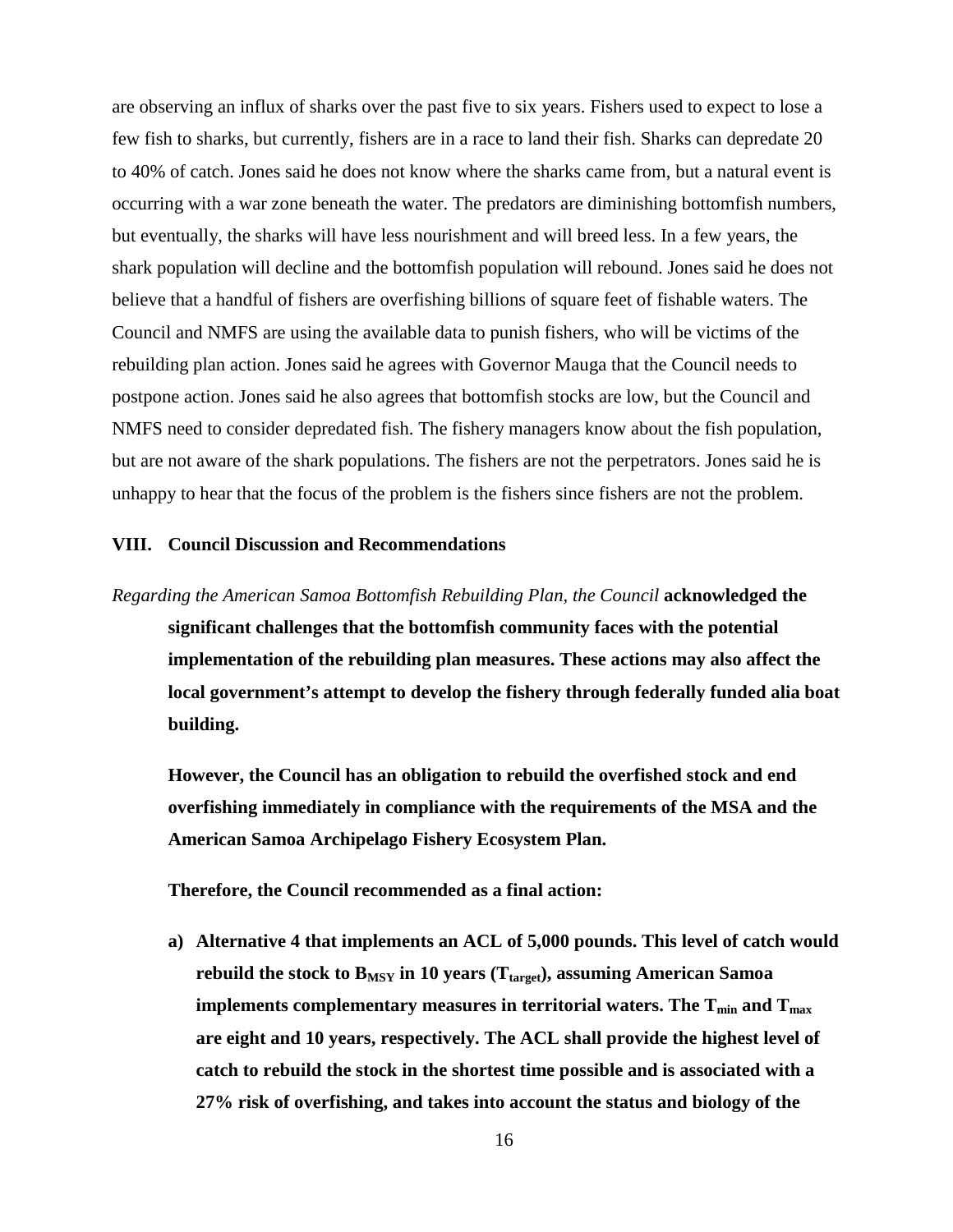**stock, the needs of fishing communities and interaction of the stock within the marine ecosystem consistent with MSA§304(e)(3) and 304(e)(4). In addressing the needs of the fishing community, alternative 4 provides the highest level of catch to support cultural fishing in American Samoa.**

- **b) An in-season accountability measure would track the catch relative to the ACL and close federal waters once the ACL is projected to be reached. Catches from both federal and territorial waters would be counted towards the ACL.**
- **c) Additionally, the Council recommended a higher performance standard in which, if the ACL is exceeded during any fishing year over the course of the rebuilding plan, NMFS would close the fishery in federal waters until a coordinated management approach is developed that ensures catch in both federal and territorial waters can be maintained at levels that allow the stock to rebuild.**

**Further, the Council deems that the regulations implementing the recommendations are necessary or appropriate in accordance with Section 303(c) of the MSA. In doing so, the Council directs Council staff to work with NMFS to complete regulatory language to implement the Council's final action. Unless otherwise explicitly directed by the Council, the Council authorizes the executive director and the chair to review the draft regulations to verify that they are consistent with the Council action before submitting them, along with this determination, to the Secretary on behalf of the Council the executive director and the chair are authorized to withhold submission of the Council action and/or proposed regulations and take the action back to the Council if, in their determination, the proposed regulations are not consistent with the Council action.**

Dueñas said he supports the recommendation with reservations, as he is concerned about an ACL of 5,000 pounds for both territorial and federal waters given that Hawai'i fishers in American Samoa were able to catch more than 500 pounds during an exploratory fishing trip. At that rate, fishers could reach the ACL in 10 fishing days. There are more funerals, holidays and cultural ceremonies in American Samoa than in the Mariana Archipelago. Dueñas said that he would hate to be in Soliai's shoes when he tells fishers to stop catching bottomfish for their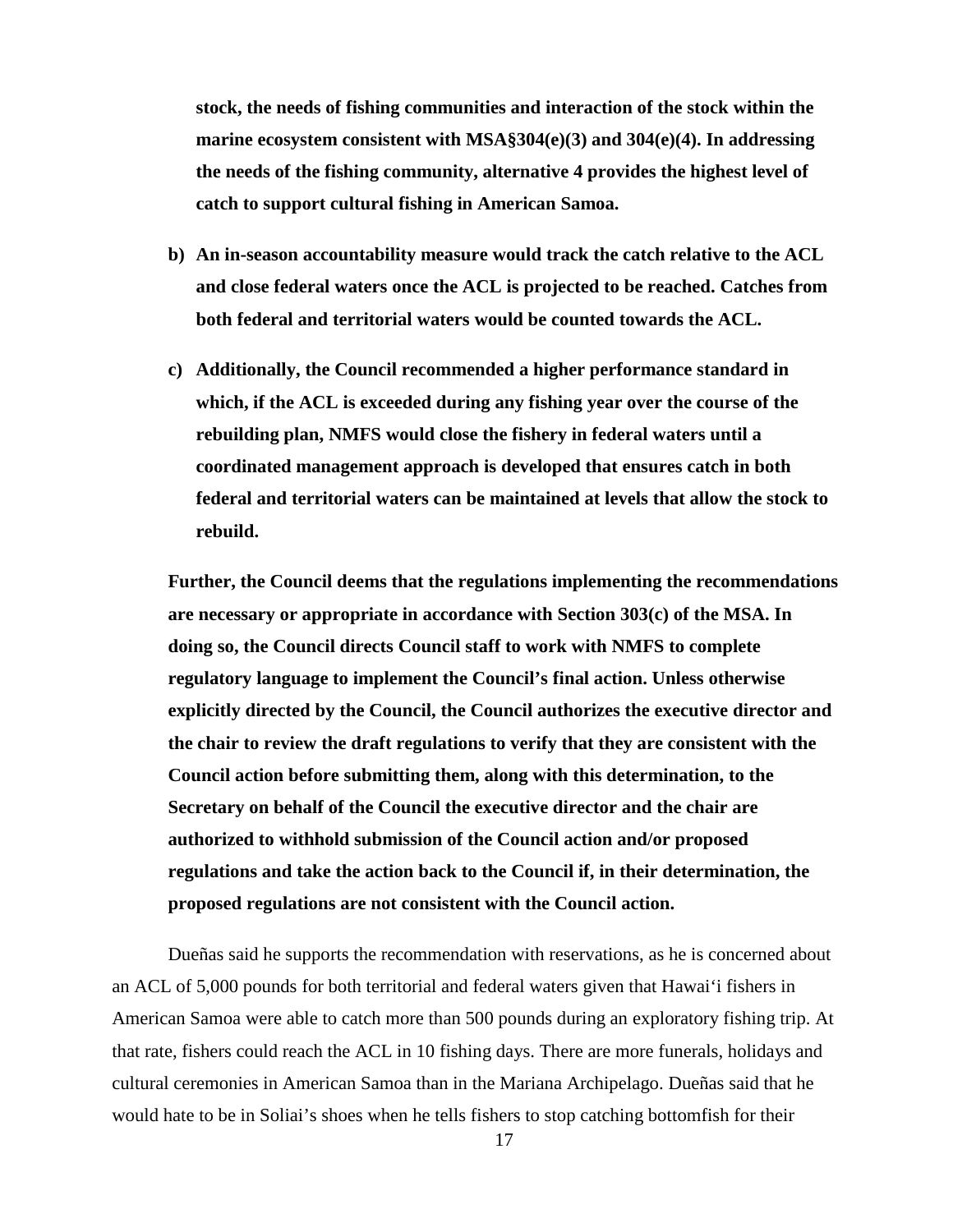festivities. Dueñas said that he is also concerned about the dietary and cultural habits of the fishing community, and he has reservations about the health and welfare of the American Samoa community.

Sword supported Dueñas's comments and said that people in American Samoan will have to start eating species caught by other fisheries. Sword said that the action will be a heartbreaking revelation to bottomfish fishers when NMFS implements the rebuilding plan.

Dunham said he echoes the comments by Dueñas and Sword, and said that it is difficult to tell fishers what is happening with the rebuilding plan because they are not educated about what the Council is considering to specify the ACL.

Soliai said he appreciates the comments and concerns regarding the sadness American Samoa fishers face in the rebuilding plan. Soliai said that the fishing community will suffer because of the sins of the father, referring to what happened in the past. The Council and American Samoa fishing community are in the current situation because of what did not happen prior.

Tosatto said that he is abstaining from voting since the action is a final action that will come to him for approval.

Peck asked if the limitations of the rebuilding plan apply only to the 11 BMUS.

Sabater confirmed.

Dueñas asked for clarification that NMFS would prohibit all harvest of all bottomfish or only a certain group of fish species.

Sabater said that the action pertains only to the 11 BMUS in American Samoa. According to DMWR, the BMUS comprise approximately 40 to 50% of all bottomfish caught. The remaining portion of bottomfish catch is other species harvested with bottomfish fishing gear.

# *Moved by Sword; seconded by Dunham. Motion passed with Tosatto abstaining.*